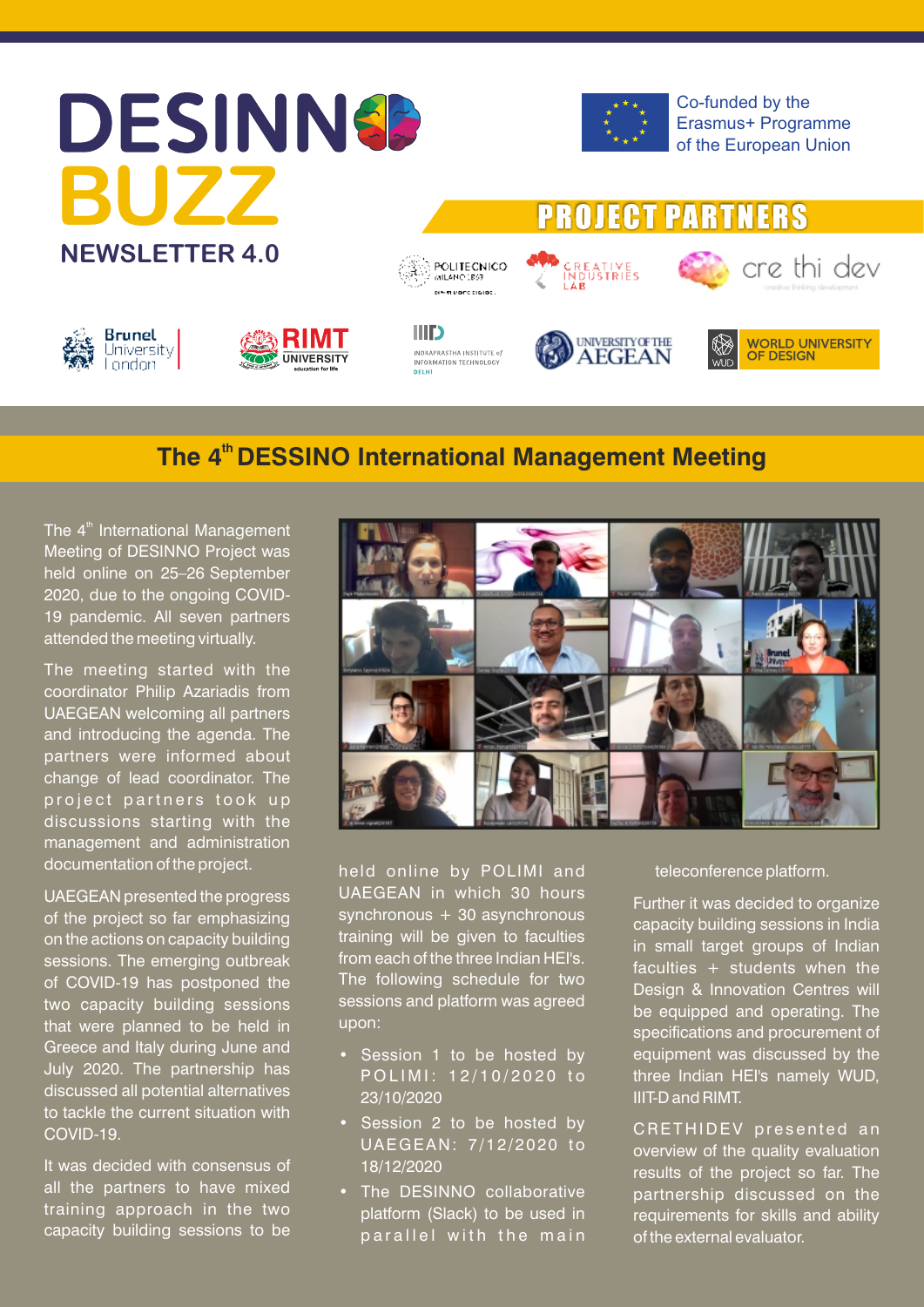# **Meeting Evaluation: 3<sup>rd</sup> Meeting**



Dissemination and Exploitation was presented by BRUNEL, highlighting the status of the dissemination activities during the past 18 months. The draft dissemination and sustainability strategy of the three Design & Innovation Centres has been presented and discussed by

all partners. IIITD will make continuous improvements and update the website on regular basis. It has been highlighted that all public deliverables should be available through the DESINNO website.

An online session with the Project Officer Ms. Giordana Bruno took

place during the second day of the meeting. She was briefed about the progress of the project and the decisions that the partnership has taken with respect to the remaining capacity building sessions and the purchase of the equipment.

# 2<sup>nd</sup> Capacity Building Session held online by Politecnico di Milano,

The second capacity building session was held online by Politecnico di Milano, Italy from October 12 - 23, 2020 in which nine faculty members coming from WUD, RIMT, IIITD were present.

Due to the COVID-19 restrictions the capacity building programme with Politecnico di Milano explored the potential of the blended e-learning approach.

#### **Online interactions:**

- Media tools
- Gamified learning experience (several challenges and feedbacks)
- Micro learning (Learning Nuggets)

## **Offline activities:**

- **Workshops**
- **Assessments**
- Co-working activities and round table discussion

## **Tools & Platforms**

During the Capacity Building training, various online platforms and tools were used in order to facilitate the active participation and the remote collaboration.





**Slack** 

Mural

**1. Service Design**

following areas:

The sessions focused on the

• INTANGIBLE: A service cannot be touched like a product but it can be made visible through TOUCHPOINTS.



**ETEROGENEOUS** A service varies from user to user, from time to time, from context to context. It is able to adapt to different situations and users.



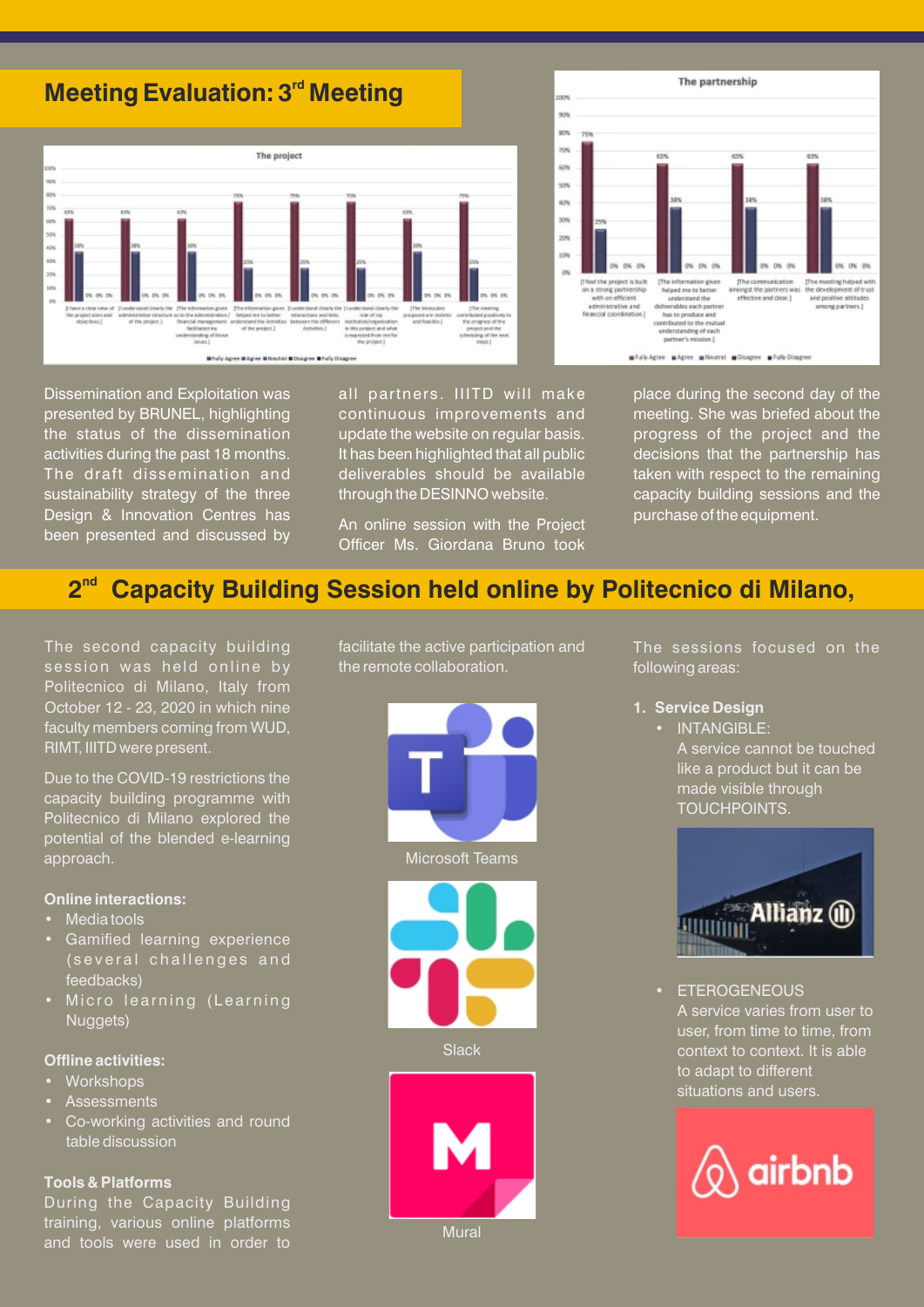## • DEPERIBLE

A service cannot be stored. Depends on "request" and "offer". It's a matter of management.



 • INSEPARABLE (FROM TIME AND SPACE) A service could not exist on its own, but is based on the continuous relationship of activities and users.



Service Key Points

#### **2. Human Centered Design :**

It is an approach to problem solving, commonly used in design and management frameworks that develops solutions to problems by involving the human perspective in all steps of the problemsolving process.



#### Human Centered Approach



Human Centered Approach : Empathy

#### **3. Social Innovation:**

Social innovation is about developing new ideas to tackle social problems or meet social needs. It maybe a new product, service, initiative, organizational model or approach.



## **4. Digital Fabrication**

Digital fabrication is a design and manufacturing workflow where digital data directly drives manufacturing equipment to form various part geometries. This data most often comes from CAD systems (computer-aided design), which is then transferred to CAM systems (computeraided manufacturing).



CNC Machine



3D Printing

#### **5. Advocacy**

The Advocacy in the framework of Service Design is based on the application of co-design and design thinking tools and methodologies aimed at fostering and boosting the crossinnovation and cross-fertilization between different sectors (economics, sustainability, society).







# Triple Helix Innovation System



# Quadriple Helix Innovation System



## Quintuple Helix Innovation System



Horizon Europe & Smart Specialization Strategy